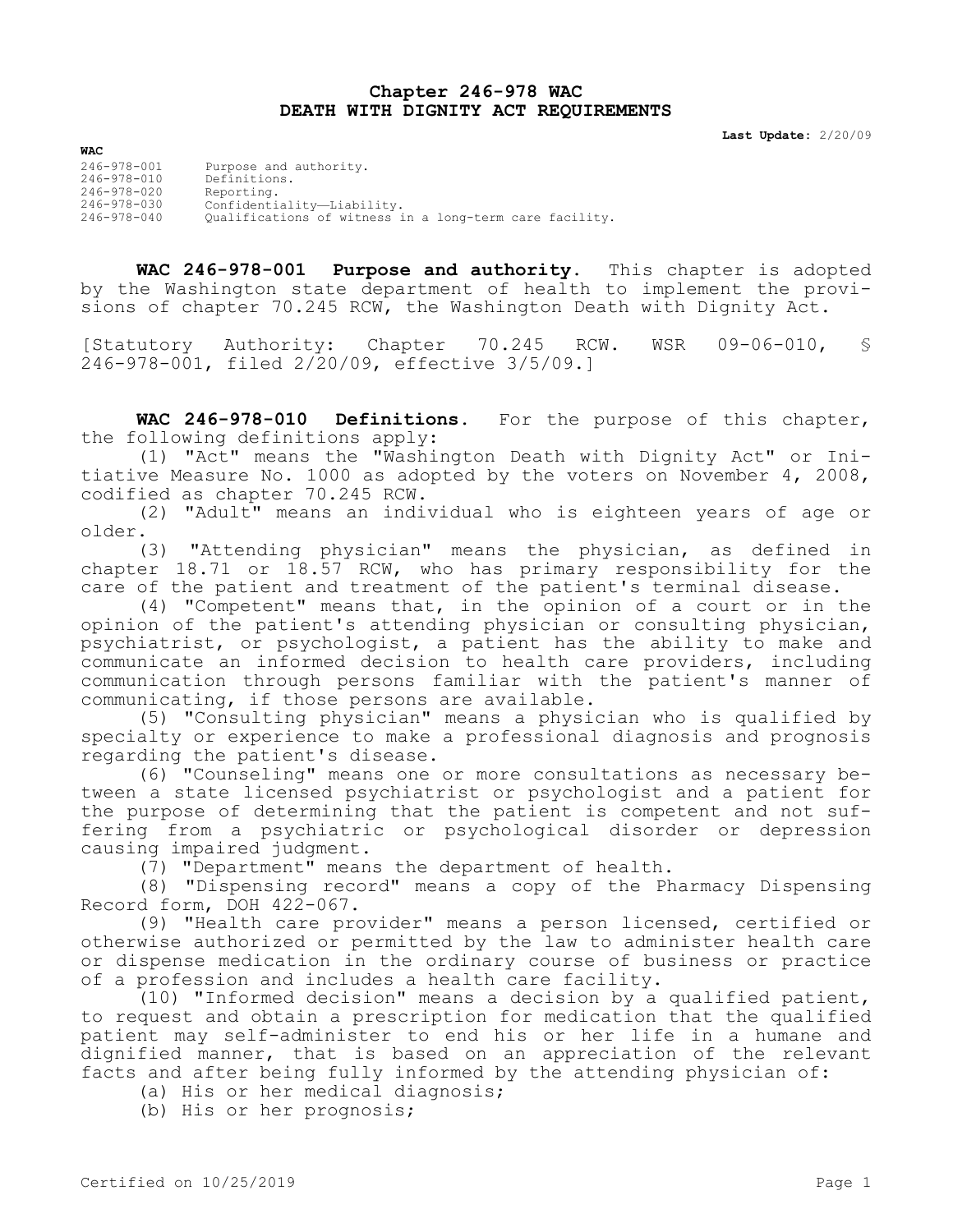(c) The potential risks associated with taking the medication to be prescribed;

(d) The probable result of taking the medication to be prescribed; and

(e) The feasible alternatives including, but not limited to, comfort care, hospice care, and pain control.

(11) "Long-term care facility" means a facility licensed under chapter 18.51 or 72.36 RCW.

(12) "Medically confirmed" means the medical opinion of the attending physician has been confirmed by a consulting physician who has examined the patient and the patient's relevant medical records.

(13) "Patient" means a person who is under the care of a physician.

(14) "Physician" means a doctor of medicine, as defined in chapter 18.71 RCW, or osteopathy, as defined in chapter 18.57 RCW, licensed to practice medicine in the state of Washington.

(15) "Qualified patient" means a competent adult who is a resident of Washington state and has satisfied the requirements of the act in order to obtain a prescription for medication that the qualified patient may self-administer to end his or her life in a humane and dignified manner.

(16) "Self-administer" means a qualified patient's act of ingesting medication to end his or her life in a humane and dignified manner.

(17) "Terminal disease" means an incurable and irreversible disease that has been medically confirmed and will, within reasonable medical judgment, produce death within six months.

[Statutory Authority: Chapter 70.245 RCW. WSR 09-06-010, § 246-978-010, filed 2/20/09, effective 3/5/09.]

**WAC 246-978-020 Reporting.** (1) To comply with the act, within thirty calendar days of writing a prescription for medication to end the life of a qualified patient, the attending physician shall send the following completed, signed, and dated documentation by mail to the State Registrar, Center for Health Statistics, P.O. Box 47814, Olympia, WA 98504:

(a) The patient's completed written request for medication to end life, either using the Written Request for Medication to End My Life in a Humane and Dignified Manner form, DOH 422-063, or in substantially the same form as described in the act;

(b) Attending Physician's Compliance form, DOH 422-064;

(c) Consulting Physician's Compliance form, DOH 422-065; and

(d) Psychiatric/Psychological Consultant's Compliance form, DOH 422-066, if an evaluation was performed.

(2) Within thirty calendar days of a qualified patient's ingestion of a lethal dose of medication obtained under the act, or death from any other cause, whichever comes first, the attending physician shall complete the Attending Physician's After Death Reporting form, DOH 422-068.

(3) To comply with the act, within thirty calendar days of dispensing medication, the dispensing health care provider shall file a copy of the Pharmacy Dispensing Record form, DOH 422-067, with the State Registrar, Center for Health Statistics, P.O. Box 47814, Olympia, WA 98504. Information to be reported to the department shall include: